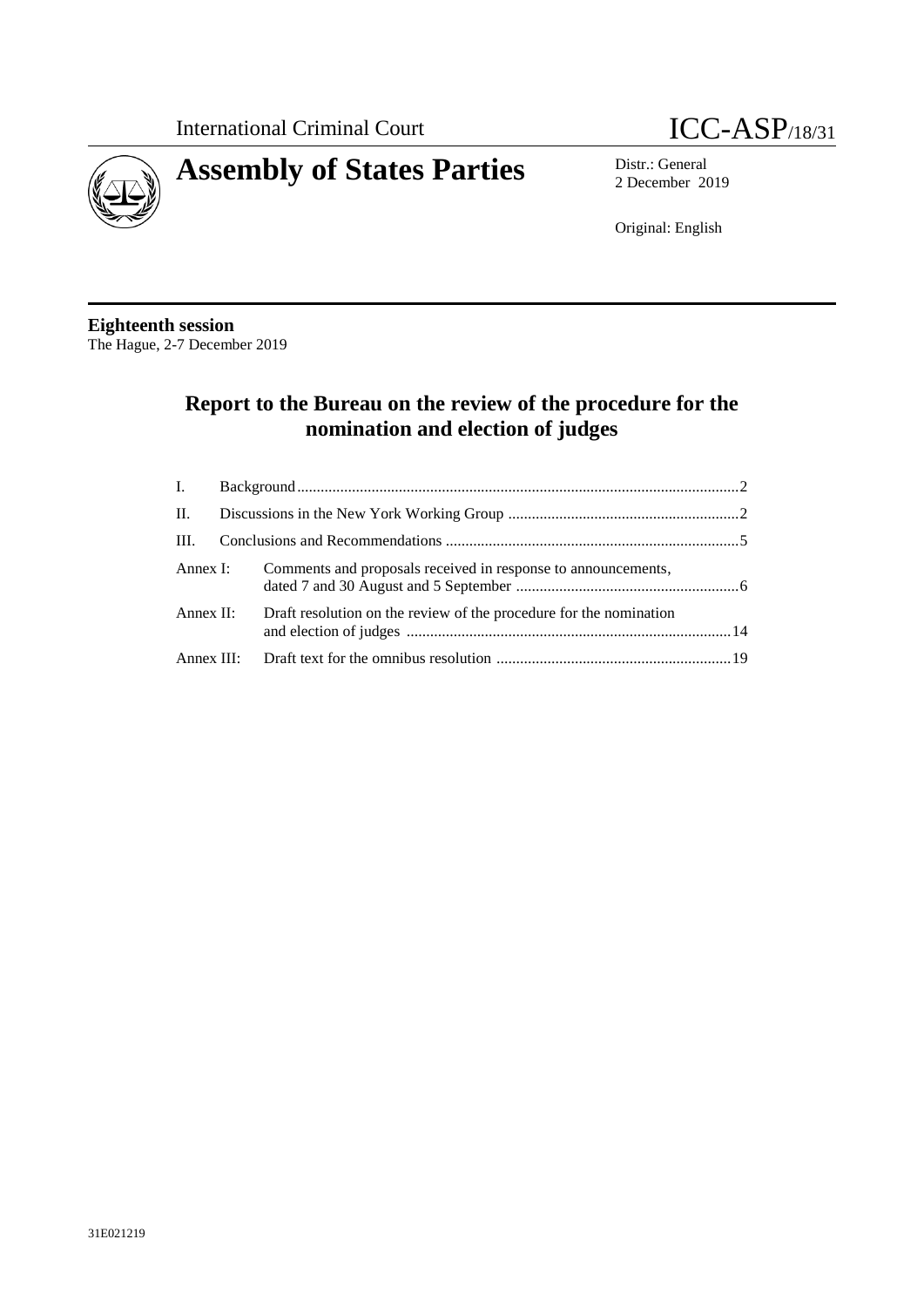# **I. Background**

This report is submitted pursuant to the mandate given to the facilitation of the New York Working Group of the Bureau ("Working Group") on the review of the procedure for the nomination and election of judges based on resolution ICC-ASP/17/Res.5, in which the Assembly of States Parties ("Assembly") decided "to continue to review the procedure for the nomination and election of judges as set forth in resolution ICC-ASP/3/Res.6 as amended, on the occasion of future elections after the sixteenth session with a view to making any improvements as may be necessary, taking into account the work conducted so far as reflected in the facilitator's discussion paper" and requested "the Bureau to update the Assembly, at its eighteenth session, on the progress of the review of the procedure for the nomination and election of judges".<sup>1</sup>

2. On 7 February 2019, the Bureau appointed Ambassador Christian Guillermet-Fernández (Costa Rica) as the facilitator for the review of the procedure for the nomination and election of judges. 2

3. On 23 October 2019, the Bureau appointed via a silence procedure Mr. Luke Roughton (New Zealand) as the facilitator for the review of the procedure for the nomination and election of judges, upon the resignation of Ambassador Christian Guillermet-Fernández (Costa Rica) on 10 October 2019.

4. The Working Group held three intersessional meetings to exchange views on the review of the procedure for the nomination and election of judges, on 1 July, 2 October and 8 November, before commencing its negotiations on the zero draft resolution proposed by the facilitator on 28 October, which were held on 8, 13, 15, 19, 21, 25, and 26 November.

# **II. Discussions in the New York Working Group**

5. At the first meeting of the Working Group, held on 1 July 2019, delegations expressed a general desire to make improvements to the procedure for the nomination and election of judges. In particular, delegations emphasized the need to improve national nomination processes, and to strengthen the role of the Advisory Committee on nominations of judges of the International Criminal Court ("ACN"). Some indicated that in order to ensure a high quality of judicial candidates, both the processes for national nomination and intergovernmental election should be improved. Others preferred to focus on enhancing national processes, because of the political elements which persist in every intergovernmental election.

6. Several more specific suggestions and views were also raised at the first meeting. A suggestion was made that criminal trial experience should be a non-binding eligibility criterion for candidates. Views were further expressed that the requirements of lists A and B in the Rome Statute should be revisited. In response to those views, some stated that diverse backgrounds were important for coping with complex international criminal cases, and that touching upon the issues of lists A and B would require amendments to the Statute. Delegations also presented ways of strengthening the role of the ACN in relation to national nomination processes. The need to share best practices for national practices was also addressed. During this meeting, Belgium also expressed its willingness to resubmit some of the proposals that it had presented in 2015. Delegations expressed a preference for a standalone ASP resolution to be the outcome of this facilitation. The facilitator called for proposals on the review of the procedure for the nomination and election of judges and the Working Group decided to continue its consideration at the next meeting.

7. At its second meeting held on 2 October 2019, the Working Group had before it written proposals and comments on the review of the procedure for the nomination and election of judges, in response to calls for submissions made on 7 August, 4 September and 10 September (annex I). The desirability of immediate action in the facilitation on this topic

 $\overline{\phantom{a}}$  $1$  ICC-ASP/17/Res.4, annex I, paras. 6(a) and 6(b).

Decision of the Bureau of the Assembly of States Parties, 7 February 2019, available at [https://asp.icc](https://asp.icc-cpi.int/iccdocs/asp_docs/ASP18/ICC-ASP-2019-Bureau-1-b.pdf)[cpi.int/iccdocs/asp\\_docs/ASP18/ICC-ASP-2019-Bureau-1-b.pdf.](https://asp.icc-cpi.int/iccdocs/asp_docs/ASP18/ICC-ASP-2019-Bureau-1-b.pdf)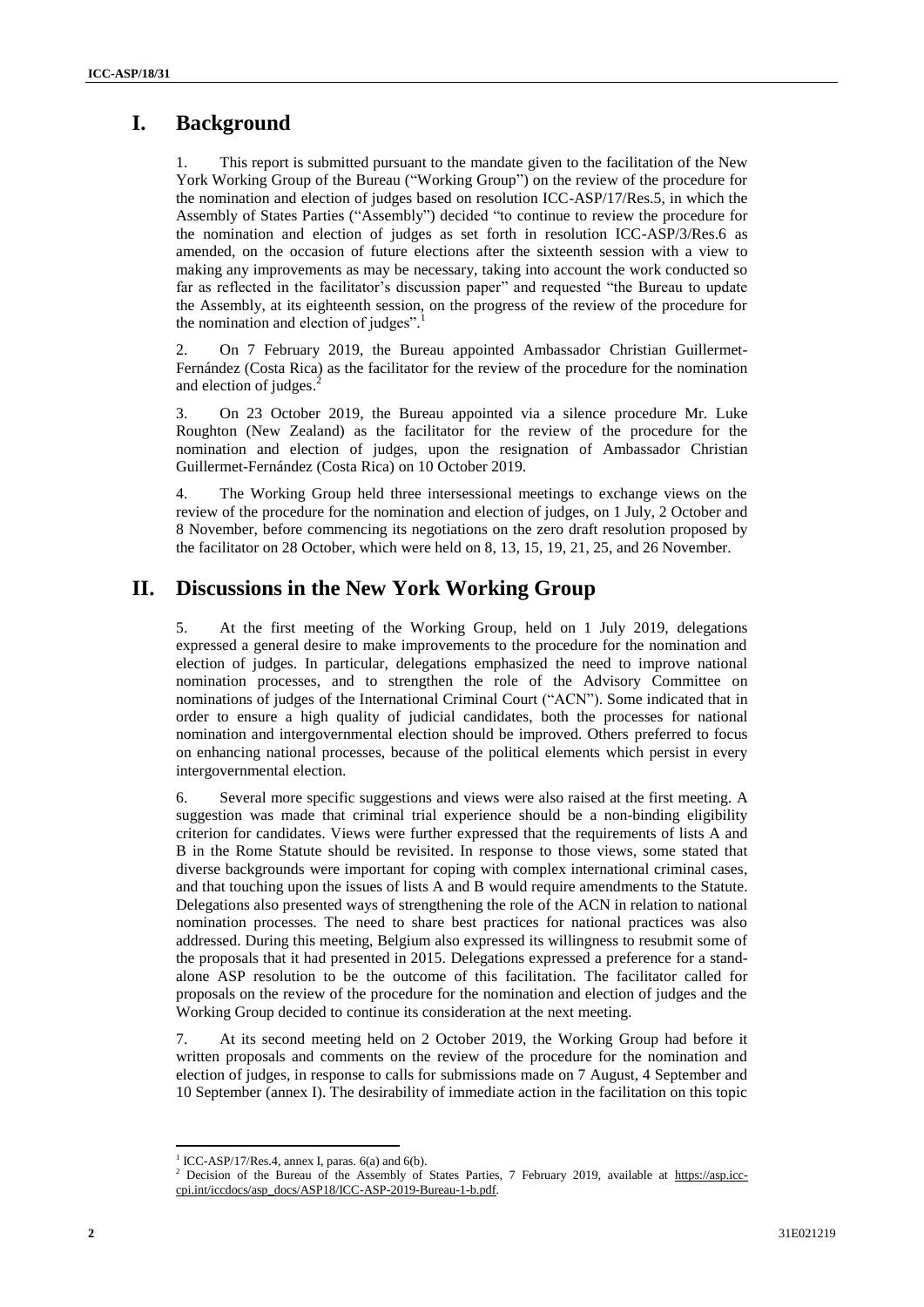was mentioned during the course of meetings of the Bureau and the Working Group in the context of discussions on the review of the Court.

8. At its second meeting, the Working Group received presentations on how to improve the procedure for the nomination and election of judges from Mr. Carlos Ayala from the American University Washington College of Law, Mr, James Goldston from the Open Society Justice Initiative and Ms. Yasmina Gourchane from the Coalition for the International Criminal Court. These presentations were followed by an interactive discussion, which responded to the presentations and also some of the written proposals and comments which had been submitted.

9. During the course of this interactive discussion, delegations commented on the various aspects of the eligibility requirements of judicial candidates for the Court, the role of the ACN, and national nomination processes. Delegations also voiced concern about the practice of vote swapping, while also recognizing the political nature of intergovernmental elections. Some delegations stressed the importance of ensuring candidates have practical competency in criminal justice. Others did not see merit in substantive changes to the current criteria relating to the qualification of candidates. While delegations recognized the importance of ensuring the implementation of article 36 of the Rome Statute, views were expressed that additional non-binding criteria beyond article 36 could be taken into account when considering candidates' competence, experience, and other relevant requirements. In this context, some delegations expressed a preference to limit the number of list B judges by selecting no more than the minimum required. Others preferred not to limit the number of list B candidates, because of the value of adding wider perspectives and diverse backgrounds to the bench. Most delegations were of the view that amending the Rome Statute for the purpose of ensuring the best qualified judicial candidates would not be desirable at this point in time. Some delegations also emphasized that fair geographical representation, the representation of different legal systems, and gender balance, were also important to consider, alongside the quality of judicial candidates. In response to the written proposals relating to minimum voting requirements submitted by Belgium, some delegations expressed support for those proposals, while others expressed opposition to them.

10. Delegations stressed the need to reinforce the role of the ACN. Some suggested that the ACN could be mandated to provide more rigorous assessments of candidates to assist governments to choose the best qualified candidates. A view was expressed that a grading system might be introduced to this effect. Suggestions were also made that the ACN could facilitate the sharing of best practices on national nomination processes, in order to assist governments to enhance their national processes. It was also emphasized that the nomination and election of judges was a governmental process, and considering the primacy of the Rome Statute, the role of the ACN should remain recommendatory in nature. A suggestion was also made that civil society could present a roster of qualified candidates to all States Parties.

11. Wide support was again expressed for a stand-alone resolution to update and supplement resolution ICC-ASP/3/Res.6, considering the impact and importance of the procedure for the nomination and election of judges. Some however, suggested focusing first on what elements of substance could be agreed upon, and a view was also expressed that negotiation on a resolution could be burdensome. A point was also raised that the Working Group could continue discussion of the issues that could not be resolved in the eighteenth session of the Assembly. The facilitator announced that he would present a zero draft resolution text for the consideration of delegations. The Working Group decided to continue its consideration at the next meeting.

12. At its third meeting held on 8 November, the facilitator introduced the zero draft resolution, explaining that it was an attempt to reflect the proposals and comments submitted, and discussions held during the previous meetings, in resolution language. The facilitator commended the text to delegations as a basis on which to continue the work of the facilitation in the current intersessional period, and invited general comments, with the intention to convene further meetings for negotiations on the text of the draft resolution.<sup>3</sup> In

 $\overline{a}$ 

<sup>&</sup>lt;sup>3</sup> The outcome of the negotiations is attached as the draft resolution that is presented to the eighteenth session of the Assembly. The process of the textual negotiations is not included in the current report, considering of the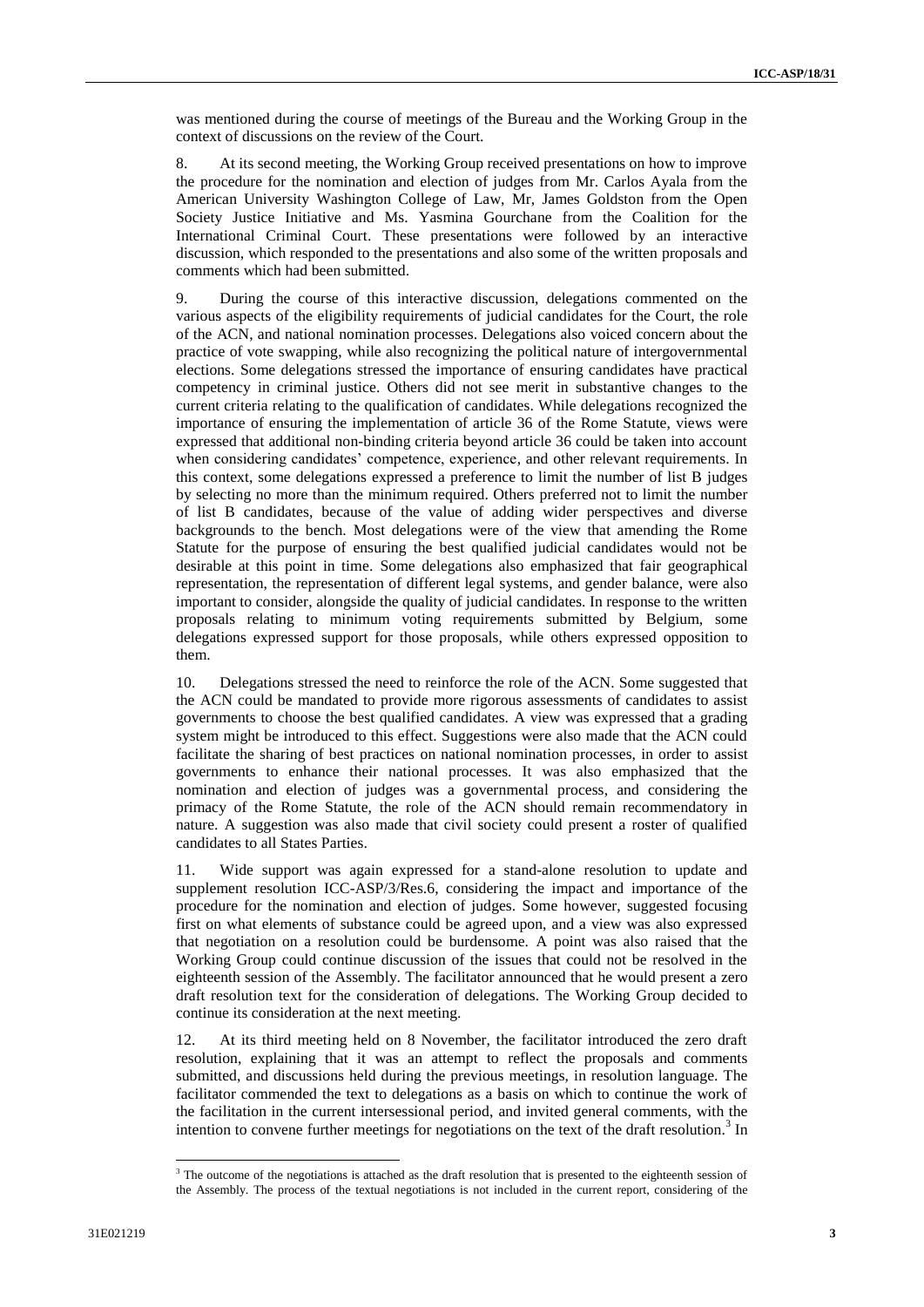response, delegations expressed their support for working on the basis of the draft text and some delegations also gave initial views on its substance.

13. The rest of the meetings were dedicated to negotiations on the draft resolution. After seven rounds of negotiation on the draft resolution, consensus was achieved on the text to be submitted to the Assembly of States Parties for adoption. The draft resolution seeks to do, inter alia, the following: to recall the various obligations of States Parties as they relate to the nomination and election of judges; to encourage States Parties to take into account good national and international practice when undertaking national nomination procedures; to encourage States Parties to submit information on their nomination and selection procedures; to request the ACN to present a compendium of submitted information and a reference document for States Parties to use on an optional basis and which includes practices that could be taken into account when States Parties are establishing or utilizing national nomination procedures; to encourage States Parties to refrain from vote trading; to encourage candidates to deepen their knowledge of the Rome Statue; and to amend the procedure for the nomination and election of judges, and the terms of reference of the ACN.

The proposed amendments to the procedure for the nomination and election of judges bring the nomination period forward; mandate the facilitation of public roundtable discussions with candidates; provide that candidates shall be available for interviews, including by videoconference as necessary; and requires States to indicate which nomination procedure is used when submitting a nomination.

15. The proposed amendments to the terms of reference of the ACN provide that any ACN member who is a national of a State Party shall not participate in the assessment of candidates nominated by that State Party; provide for the ACN to request and report on specific types of information relating to candidates in fulfillment of its mandate; mandate the ACN provide, upon request, confidential, provisional assessments of potential candidates to States Parties; provide a deadline of 16 weeks before the elections for the ACN to submit its work before elections; provide the ACN with the ability to request further information about candidates if necessary; and clarify that the Committee should indicate where it regards a candidate as not suitable for a judicial role.

16. Proposals which would benefit from further consideration in subsequent reviews, include those made in the meetings of the working group, and those made in response to the announcements dated 7 and 30 August and 5 September and which are not reflected in the draft resolution.

17. In particular, some of the issues identified as requiring further discussion during the course of negotiations on the resolution included: the proposals relating to minimum voting requirements submitted by Belgium; the elaboration of practices States Parties could take into account when undertaking national nomination procedures, such as open and transparent procedures for nomination, including through public and open calls for candidates who may fulfil the criteria, clear, pre-established, merit-based criteria for the assessment of nominees, due regard for equitable gender representation, independent assessments of candidates by appropriate bodies, including government, judicial, and professional representatives, forwarding judicial posting announcements to relevant civil society organisations and groups to identify qualified candidates, engaging in consultation, as appropriate, with legal and academic institutions, and establishing and utilising national panels of experts to assess and endorse candidates; the question of the composition of the ACN as it relates to former judges and officials of the Court, and current government officials, bearing in mind questions of independence and diversity; the idea of a written exam to be utilized by the ACN when assessing the legal knowledge of candidates, and the implementation of paragraph 8bis of appendix II of the draft resolution (in annex II);

 $\overline{a}$ 

general nature of a report that would reflect factual records as well as following the practice of the previous meetings of the same facilitation.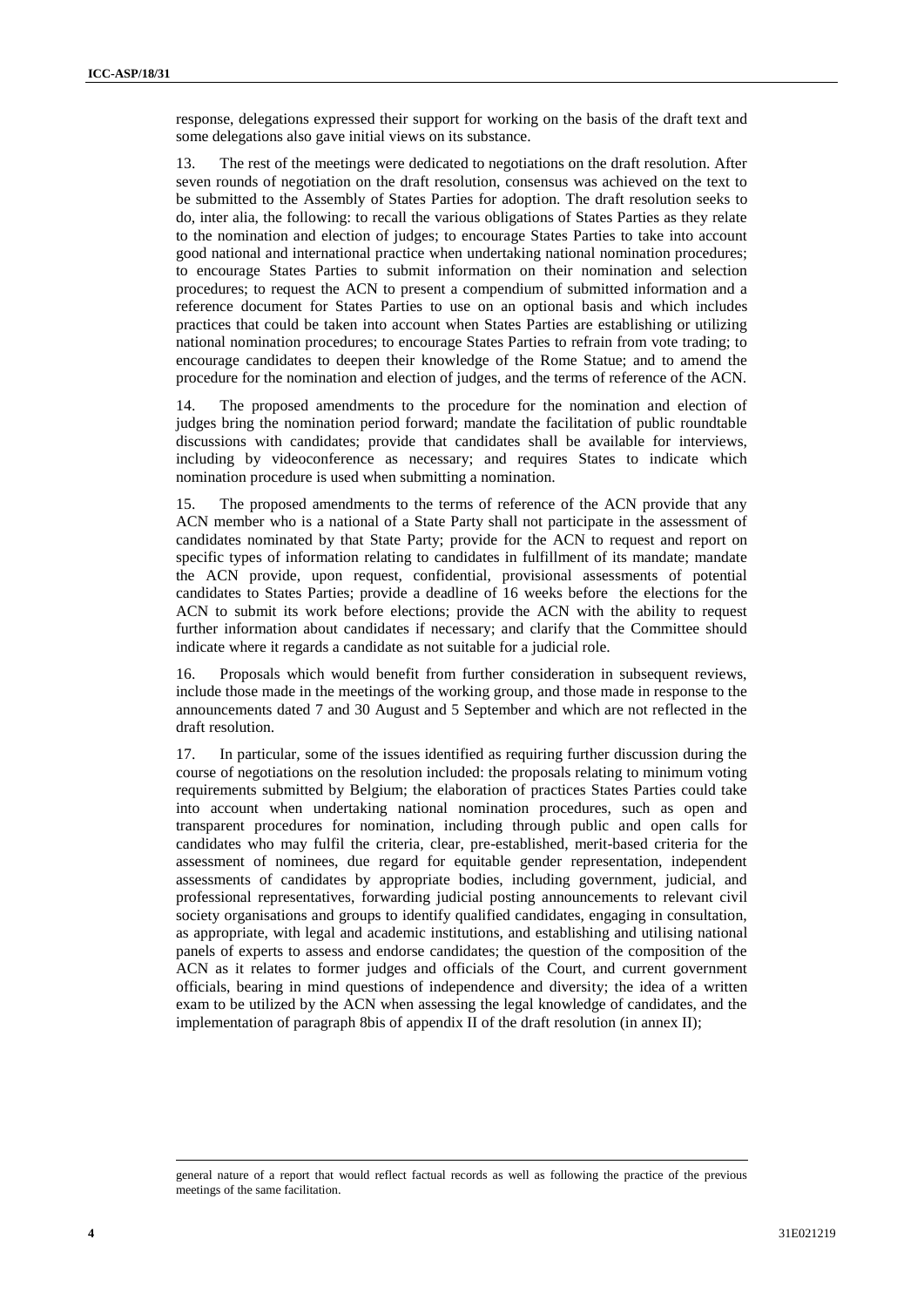## **III. Conclusions and recommendations**

18. Further to and based on the discussions held during the meetings of the Working Group, agreement was reached in the course of subsequent negotiations to submit the draft resolution to the eighteenth session of the Assembly for adoption (annex II).

19. The Working Group recommends to the Assembly the adoption of the draft resolution on the review of the procedure for the nomination and election of judges (annex II).

20. The Working Group recommends that meetings be held throughout 2020, including, if necessary, in the New York Working Group to discuss the issues involving the implementation of the draft resolution, further discuss the remaining issues that could not be dealt with during the intersessional period covered by the current report, and to report thereon to the nineteenth session of the Assembly in 2020.

21. The Working Group concludes its intersessional work by recommending to the Assembly the inclusion of language in the omnibus resolution (annex III).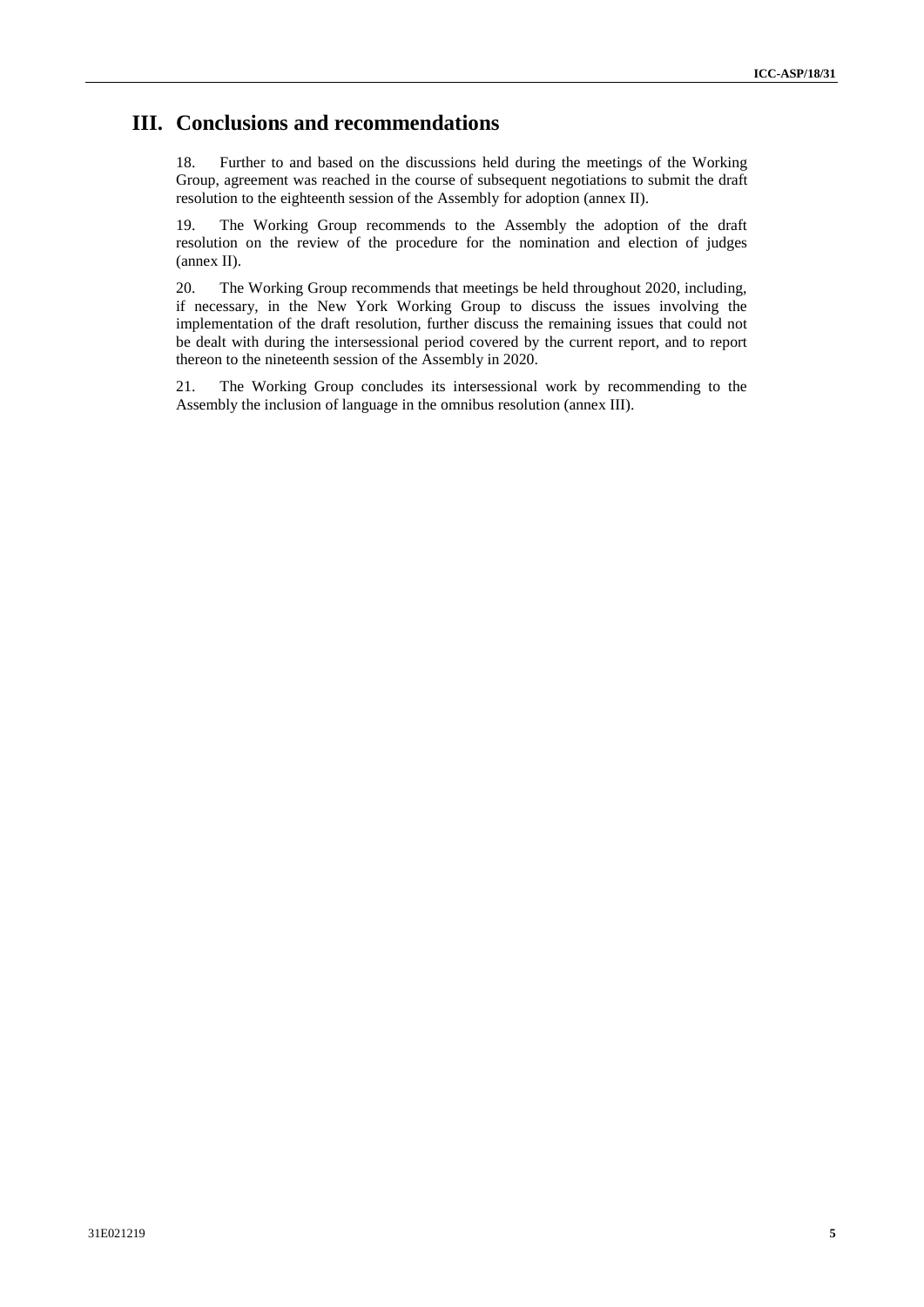## **Annex I**

# **Comments and proposals received in response to announcements, dated 7 and 30 August and 5 September**

## *Table of contents*

|    | $\mathbf{B}$ .  |  |  |
|----|-----------------|--|--|
|    | $C_{\cdot}$     |  |  |
| H. |                 |  |  |
|    |                 |  |  |
|    |                 |  |  |
|    | $\mathcal{C}$ . |  |  |
|    |                 |  |  |
|    |                 |  |  |

# **I. Comments**

## **A. Argentina**

1. It is important to enhance the internal nomination process of States Parties.

2. The main responsibility for ensuring that judges are selected with the highest criteria of quality and professionalism relies on the State Parties.

3. These high requirements should not be at expense of geographical balance, legal systems or against the gender parity goal.

4. The elimination of judges from the "List B" it is not considered appropriate due to the fact that the degree of professionalism which they can undertake their judicial tasks does not necessarily depend on having previous judicial experience and would also lead to an amendment to the Statute.

5. The review of the nomination process of judges should be forward looking and not to amend the Statute.

## **B. Australia**

1. In addition to minimum voting requirements (gender, geographical distribution), the Rome Statute of the International Criminal Court (ICC) provides that judges shall be chosen from persons who possess the qualifications required in their respective States for appointment to the highest judicial offices. Candidates must have established competence in criminal law and procedure and experience as a judge, prosecutor or advocate in criminal proceedings (List A), or established competence in relevant areas of international law (international humanitarian law and international human rights law) *and* extensive experience in a professional legal capacity which is of relevance to the judicial work of the ICC (List B).

2. Australia offers the following preliminary suggestions for consideration in strengthening the process for the nomination and election of judges, and welcomes the continued consideration of initiatives in this regard.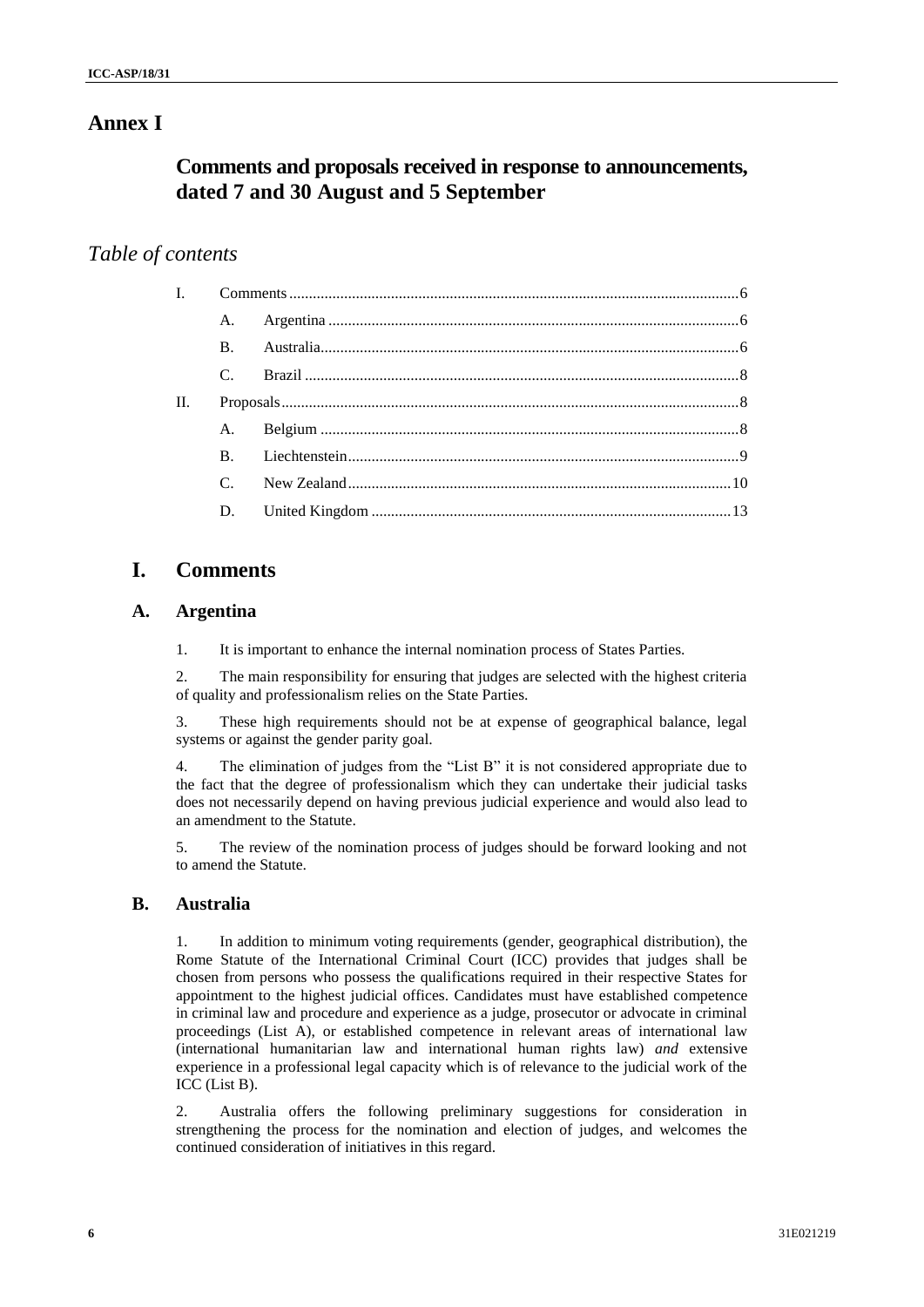#### **1. Nomination process**

3. States should be encouraged to run **open, transparent processes** for the selection of nominees to ensure that the best candidates are identified and nominated. This could include encouraging States to:

(a) forward judicial posting announcements to States' Parties relevant civil society organisations to identify and promote a host of qualified candidates.

(b) look to building wide-reaching consultation into domestic nomination procedures such that consultation with legal institutions and legal academics would feature in procedures under either Art  $36(4)(a)(i)$  or (ii).

establish a national 'expert panel' to assess and endorse candidates. This could include representatives from the abovementioned groups to assess and endorse candidates and consultation with the president of the national bar association.

4. We recommend the following steps be taken to encourage States to adopt bestpractice on this front:

(a) The Advisory Committee on Nominations (ACN) could be tasked to prepare a compilation of best practices for the **national nomination** of ICC judges, which Australia submits may be more effective than a State-driven compilation.

(b) States could share and discuss best practices for the **national nomination** of ICC judges with the ACN to assist them in preparing the compilation.

(c) The ACN could propose non-binding recommendations for best practice national nomination procedures.

5. States Parties could explore **bolstering the ACN's mandate within the election cycle**, as a mechanism for screening candidates nominated by States and recommending the best qualified candidates for States Parties' consideration. This could include providing States Parties with the opportunity to participate in the interview process currently run by the ACN.

6. Should there be appetite for the ASP to consider a standalone resolution on the nomination and election of judges at its 18th Session (December 2019), consideration should be given to bolstering the mandate of the ACN and encouraging State Parties to run an open and transparent process for the selection of nominees. Additional initiatives could be considered at future ASP sessions.

7. States Parties should consider **refining the parameters that guide the nomination and election of judges**, within the scope of the Rome Statute as it currently stands. In particular, Australia sees merit in building on the focus in List B from "relevant areas of international law" (including IHL and IHRL) to encourage States Parties to nominate and elect judges with particular expertise in international criminal law and practice.

#### **2. Election process**

8. States Parties should promote best practice to help identify the most meritorious nominated candidates. States could consider what role a **national 'expert panel'** could play in assessing other States' judicial candidates, prior to election, in order to inform a State's own voting position.

9. Australia would welcome further engagement on the issue of **vote swaps**, which has at times caused the most meritorious candidates to be excluded during the election process.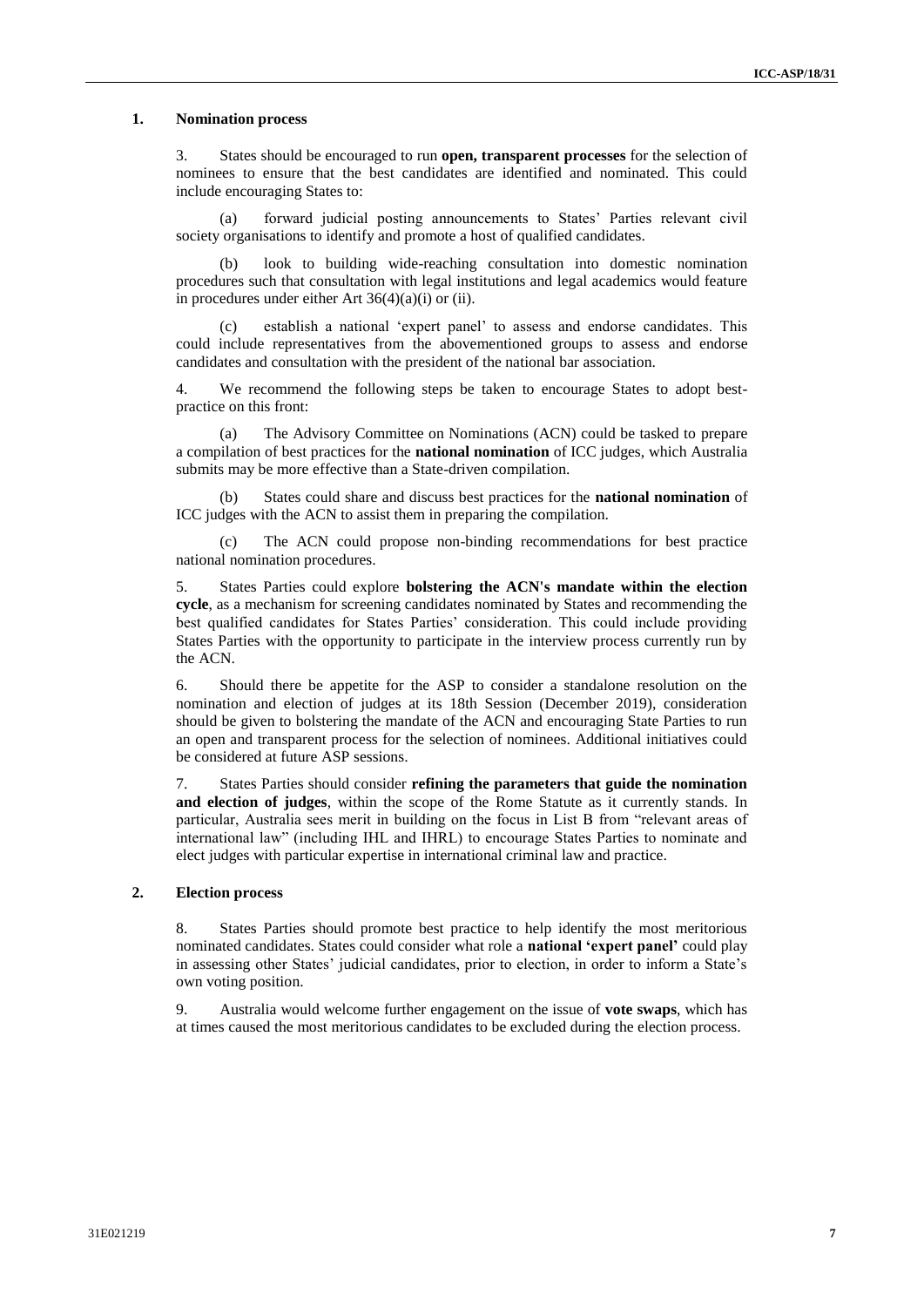## **C. Brazil**

1. Brazil considers that the discussion about the procedure for the nomination and election of judges is of crucial importance to the review process of the Rome Statute system. The prospects for a credible and effective Court depend, to a great extent, on the quality and diversity of its bench.

2. Given the importance of the topic, there might be added value in adopting a standalone resolution that could build upon the documents previously adopted by the Assembly on the nomination and election of judges. While changes in the current procedures might be warranted, Brazil would caution against amendments to the Rome Statute. Article 36 strikes a wise balance among a variety of goals, aimed at selecting the most qualified and diverse group of judges. Its text should guide further discussions on the procedure for the nomination and election of judges.

3. State parties have the responsibility to implement art. 36 of the Rome Statute to the best extent possible, and should not shy away from this task. Measures to strengthen the Advisory Committee on Nominations (ACN) should reinforce its role in assisting state parties to fulfill this responsibility.

4. States could benefit from the exchange of best practices on the national procedures for the nomination of candidates. Currently, there is no forum for states parties to exchange their experiences on this matter. There is merit in exploring the possibility of creating a space for states to share information about their national nomination procedures in a voluntary manner.

5. Any review to the procedure for the nomination and election of judges must take into consideration the need to ensure that the International Criminal Court has a well balanced bench. Hence, in line with art. 36 (8) of the Rome Statute, it is instrumental to guarantee equitable geographical representation, the representation of the principal legal systems of the world, and a fair representation of female and male judges.

## **II. Proposals**

## **A. Belgium**

**Procedure for the nomination and election of judges of the International Criminal Court (ICC-ASP/3/Res. 6)**

[…]

**OP16** *bis***. If there is no more than one candidate for one single position, the Assembly shall proceed to a last ballot. If the candidate does not obtain a two-thirds majority of States Parties present and voting, the election shall be postponed until a resumed session of the Assembly of States Parties. In such case, the procedure for the nomination of candidates shall restart. In accordance with rule 66 of the Rules of Procedure of the Assembly of States Parties, the ballot paper must permit to the States Parties present and voting to cast an affirmative or negative vote.** 

*This rule aims at changing the existing system which organizes an automatic election when there is only one remaining candidate for the last seat to be filled. The new procedure avoids a voting procedure with an indefinite number of ballots during which the last candidate would not obtain the required majority to be elected. See also ICC-ASP/14/41 of 12 November 2015, Part IV, Topic 1 and annex as well as ICC-ASP/15/23 of 10 November 2016, annex 1, topic 1*

OP20. During any given ballot, each State Party shall vote for no more candidates than seats to be filled, whereby it shall observe the minimum voting requirements regarding lists A and B, regional groups and gender. At the outset of each ballot, each minimum voting requirement shall be determined or discontinued in accordance with paragraphs 21 and 22: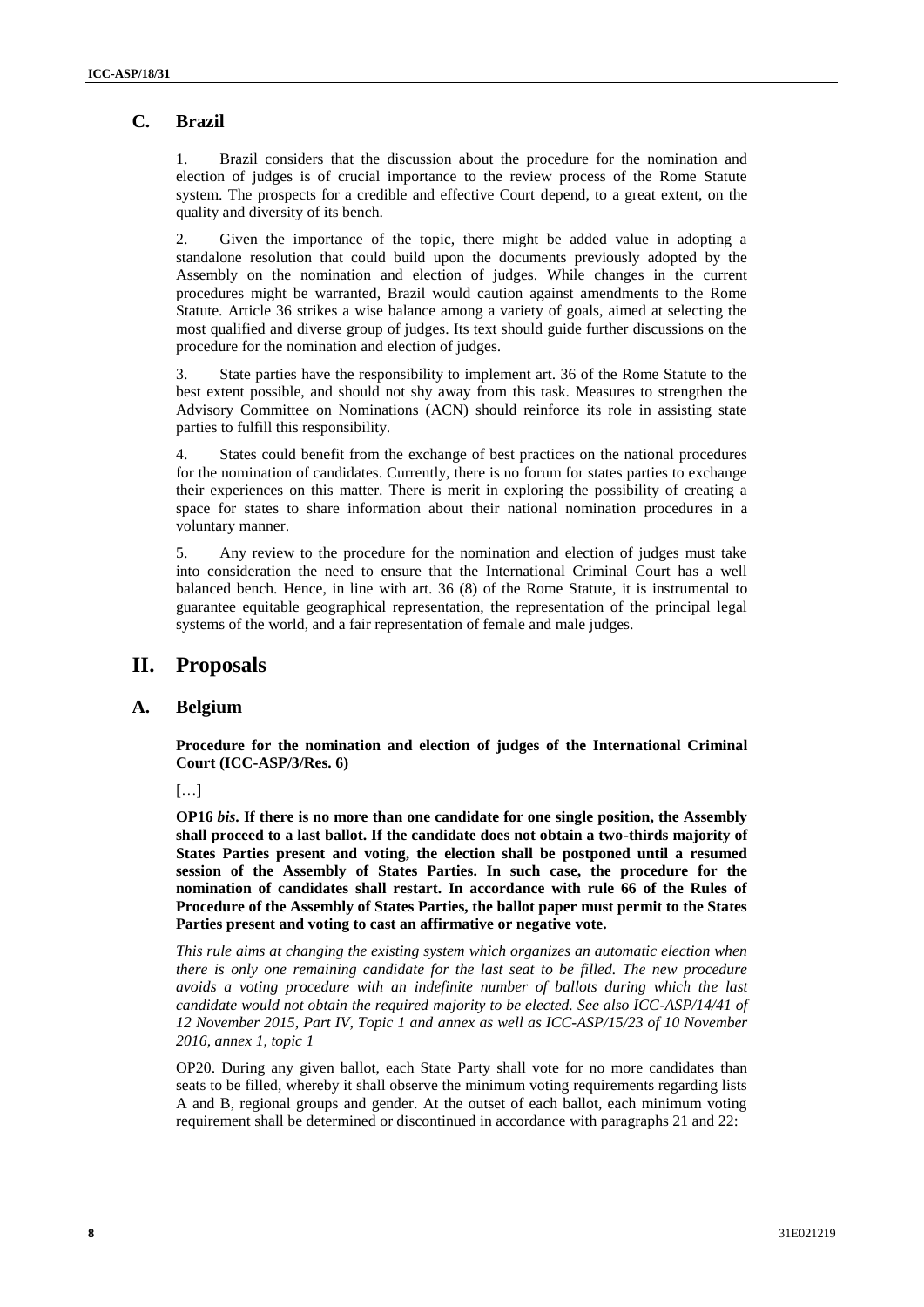(a) Each State Party shall vote for a minimum number of candidates from lists A and B. For list A, this number shall be 9 minus the number of judges from list A remaining in office or elected in previous ballots. For list B, this number shall be 5 minus the number of judges from list B remaining in office or elected in previous ballots.

Each Party shall vote for a minimum number of candidates from each regional group. This number shall be 2 minus the number of judges from that regional group remaining in office or elected in previous ballots.

If the number of States Parties of any given regional group is higher than 16 at that moment, the minimum voting requirement for that group shall be adjusted by adding 1.

If the number of candidates from a regional group is not at least double the respective minimum voting requirement, the minimum voting requirement shall be half the number of candidates from that regional group (rounded  $\theta$  **down** to the nearest whole number where applicable). If there is only one candidate **are only two candidates** from a regional group, there shall be no minimum voting requirement for that group.

Each State Party shall vote for a minimum number of candidates of each gender. This number shall be 6 minus the number of judges of that gender remaining in office or elected in previous ballots. However, if the number of candidates of one gender is 10 or less, the minimum voting requirement for that gender shall be adjusted in accordance with the following formula:

| Number of candidates  | Minimum voting requirement shall not exceed : |  |  |
|-----------------------|-----------------------------------------------|--|--|
| $\left[\ldots\right]$ | 11                                            |  |  |
| 2                     | $+0$                                          |  |  |
| $\left[\ldots\right]$ | 11                                            |  |  |

*See also annex of ICC-ASP/14/41 of 12 November 2015. In the table following OP20 (c ), when the number of candidates equals 2, the minimum voting requirement will be amended and equals 0 in this case.*

#### **B. Liechtenstein**

#### **1. Improving the nomination process for judges at the ICC**

One of the priority areas in the framework of the ongoing discussions on ICC review is the need to ensure the highest qualifications of persons in leadership positions. As it is States who nominate and elect the judges, it is their responsibility to ensure the best possible outcomes of these elections, in the interest of a highly performing ICC. Past work has focused on the process of elections and State Parties have agreed on significant measures that have had a strong positive impact: States negotiated extensive provisions contained in article 36 of the Rome Statute, the Advisory Committee on Nominations (ACN) was developed, and the system of Minimum Voting Requirements (MVR) have ensured a diverse bench. There is ongoing dissatisfaction with aspects of the elections themselves, in particular on the custom of vote trading which often takes place at the expense of decisions based on considerations on quality. Public commitments from States to refrain from such practice would be helpful, but will unlikely lead to an elimination of the practice altogether. It is timely and necessary therefore to focus on the nomination process. Ensuring consistently high qualifications of the persons nominated for office will automatically lead to a high-quality bench and make the voting process itself less decisive for the quality of the work of the Court. Helpful measures in this respect can include exploring best practices applied by States, as well as practices in place in other international courts and institutions.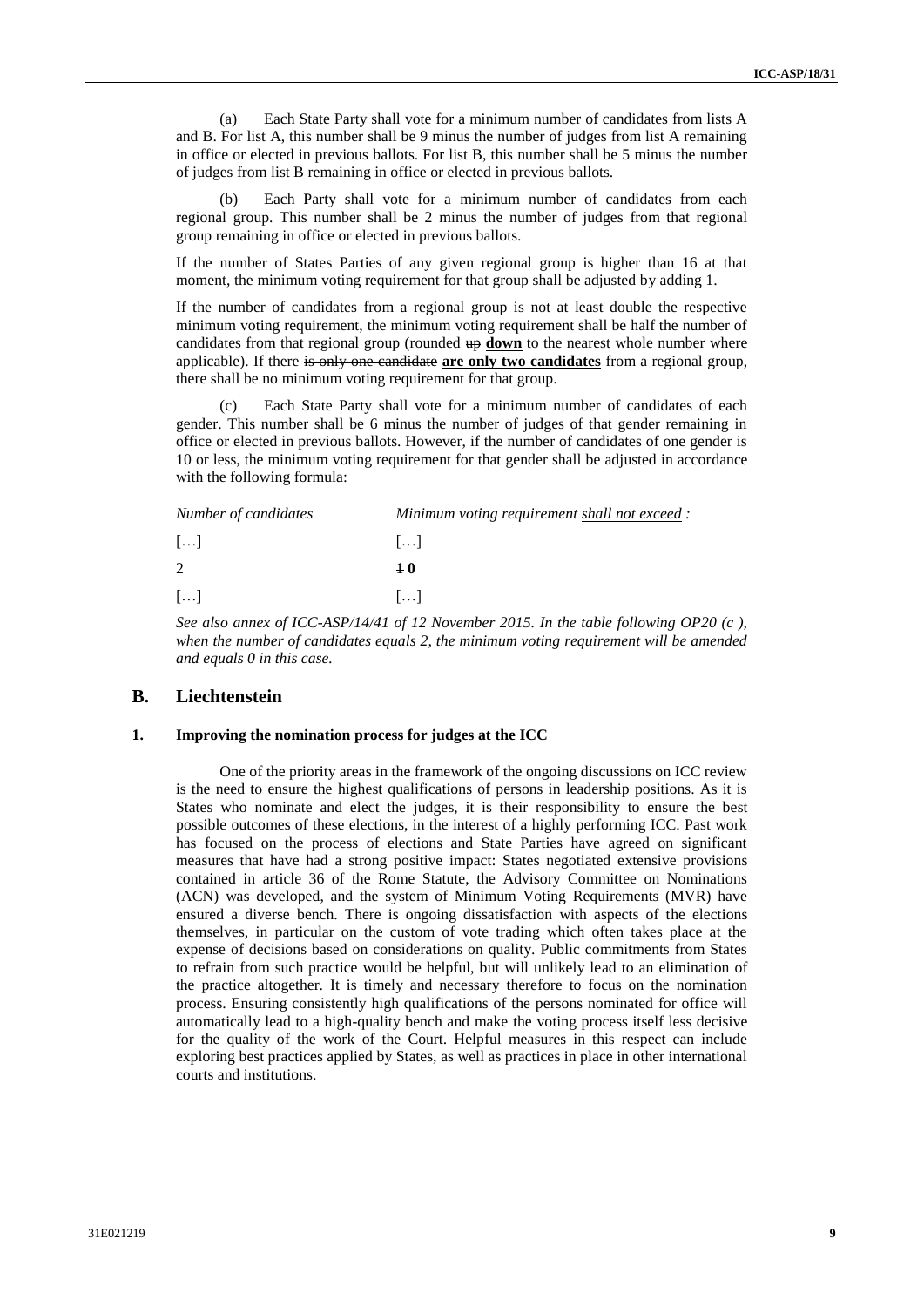#### **2. Proposals**

#### 1. **The role of the ACN should be further expanded**:

The ACN should **provide States Parties with examples of best practices of national nomination processes** to help States Parties nominate the most qualified candidates for the ICC bench.

(b) The ACN should propose **non-binding recommendations for national nomination procedures**, for example, that States Parties' governments should be encouraged to consult with or at least report to their legislatures on judicial nominations to ensure procedural transparency.

(c) A first, **confidential round of nominee reviews should be conducted by the ACN**, in which states can receive confidential advice on their possible candidates before their final nomination is made public. This assessment could include a written examination in one of the working languages of the Court. The ACN should be able to invite a State Party to provide a new nomination should the candidate not meet the recommended qualifications. After the formal nomination, a secondary, public review would continue to be conducted by the ACN to report out to the ASP on candidates' qualifications.

(d) The **ACN's 'grading' system should be improved**.

2. Relevant **civil society organizations should be invited to produce a roster of the most qualified candidates from all regions to serve as ICC judges** to help inform the nomination decisions of States Parties.

3. **Judicial posting announcements should be forwarded to States Parties' relevant civil society organizations** (e.g., bar association, legal institutes, etc.) so they can activate their memberships to identify and promote a host of qualified candidates domestically.

4. States committed to ensuring the highest possible quality of the bench, could put forward **joint nominations**. Joint nominations may be of particular interest to smaller States who rarely nominate their own nationals to serve as judge on the ICC, but have a direct interest in ensuring the highest quality on the bench.

5. **The ASP should host interactive hearings between States Parties and all judicial candidates in New York** in order to access their qualifications to serve as judge on the ICC.

6. Finally, all judicial candidates should be provided the opportunity to take part in a **Rome Statute training course** ahead of the elections.

## **C. New Zealand**

#### **1. Introduction**

Over the last 20 years, the ICC has made significant contributions to international criminal justice and international criminal law jurisprudence, through the quality and nature of its judicial functions and decisions.

At the same time, we acknowledge that the Court is experiencing a number of challenges in this area.

We consider that States Parties should support the Court by implementing practical measures to ensure the Court's bench is best equipped to exercise its role. Ensuring the most qualified candidates are nominated and elected to the Court's bench is therefore an appropriate priority issue for the Assembly of States Parties (ASP), and will help ensure the Court can effectively fulfil its mandate.

While improvements to the nomination and election process have been made in the past, we see the upcoming ASP, in December 2019, as a critical juncture that States Parties must utilise to put in place specific measures ahead of the next round of judicial elections in December 2020. Implementing such measures will enable the Court to be equipped with high quality judicial members to carry the Court's work for the next 20 years.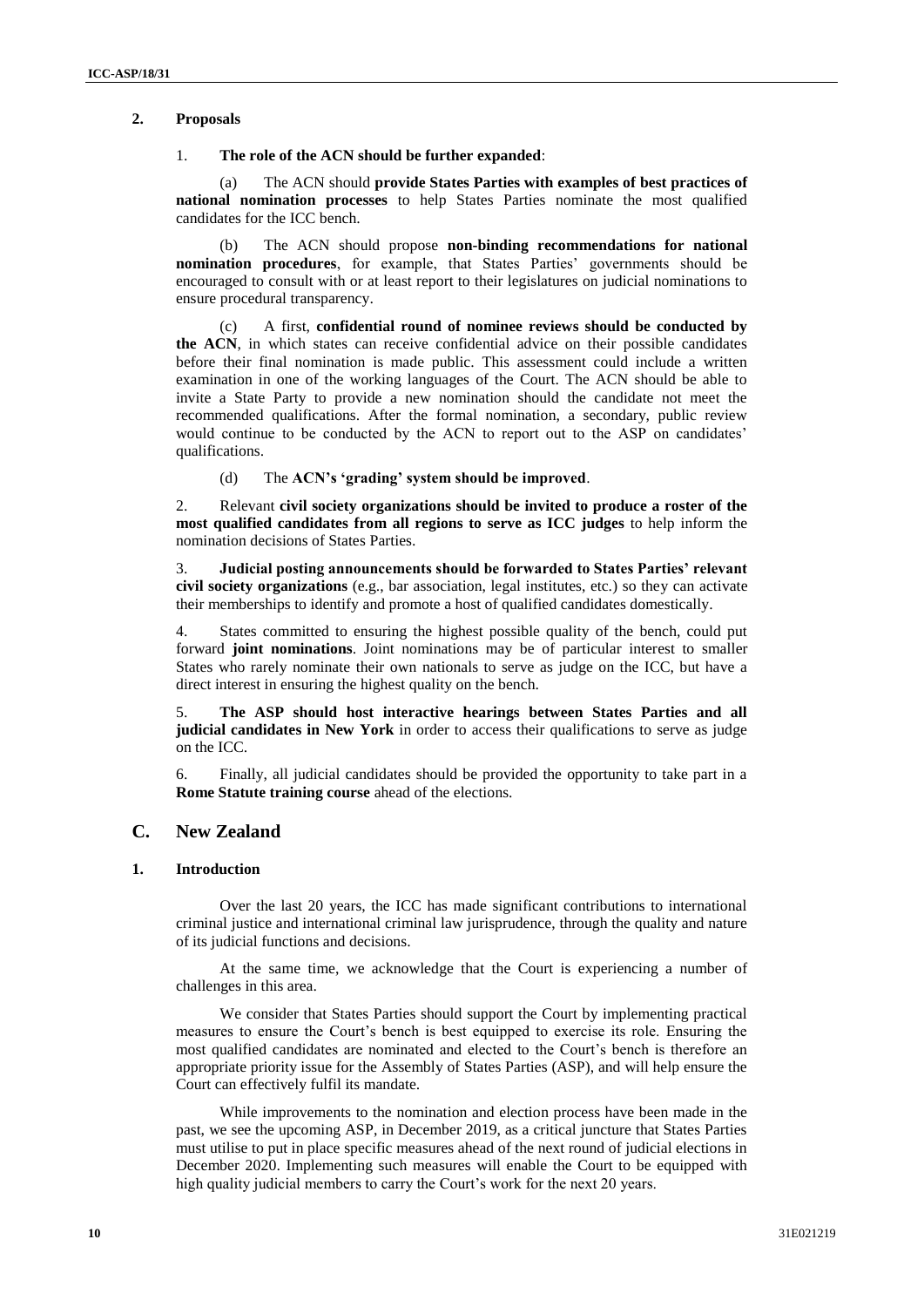Our specific proposals to strengthen the nomination and election process are outlined below.

#### **2. Specific proposals**

#### 1. **ASP to elaborate on additional non-binding eligibility criteria for judicial candidates**

Given the Court is primarily a judicial decision-making body, its judicial candidates must possess the necessary experience, qualities, and attributes for filling judicial roles that oversee large, complex criminal trials that arise before the Court.

The Rome Statute provides for minimum eligibility criteria for judicial candidates. These criteria represent a floor which candidates must meet, rather than a ceiling, and it is within the ASP's ability to elaborate or set additional, non-binding, criteria for judicial candidates, as long as they are not inconsistent with the Rome Statute.

We propose that the ASP decide on a set of additional, non-binding, eligibility criteria which emphasise competence and experience in criminal law, procedure, and trial proceedings. Such criteria should include the qualities and experience necessary for strong judicial candidates; knowledge of and practical experience in criminal law and procedure, such as substantial experience in managing complex criminal trials; and a minimum number of years of relevant work experience.

In addition, States Parties, through the ASP, could resolve, or be encouraged, to only nominate candidates under List B, who also fulfil the requirements under List A.

#### 2. **In addition to (1) above, mandate the Advisory Committee on Nominations of Judges (ACN) to propose additional eligibility criteria for judicial candidates**

The ACN, as an existing body established by the ASP, is already mandated to "facilitate that the highest-qualified candidates are appointed as judges of the International Criminal Court", and the information and analysis provided by the Committee is to "inform the decision-making of States Parties".<sup>1</sup> Its composition, character, and unique mandate means it is well placed to further assist States Parties through the provision of direct guidance and discussion of the eligibility criteria of judicial candidates in Article 36(3)(b) of the Rome Statute.

We therefore propose that the ASP amend the Terms of Reference of the ACN to provide greater autonomy for the ACN to propose, for consideration by the ASP, additional, non- binding eligibility criteria or "ideal qualities", i.e. practical experience that would not require amendments to the Rome Statute.

#### 3. **ASP to encourage States Parties to establish robust national nomination processes**

Robust, credible, transparent and merit-based national nomination processes within States Parties are essential for producing strong, qualified, and equitably-represented candidates. The specific details of such processes will vary between States Parties, as they need to take into account different domestic contexts, judicial systems and existing frameworks.

We propose that the ASP encourage States Parties to establish and/or strengthen national nomination processes based on international best practice, and which promote transparency surrounding the nomination criteria and procedure, inclusivity and meritbased decision-making. Such processes could include, for example, independent national search committees.

 $\overline{a}$ 

<sup>&</sup>lt;sup>1</sup> Terms of Reference for the establishment of an Advisory Committee on nominations of judges of the International Criminal Court, ICC-ASP/10/36, annex.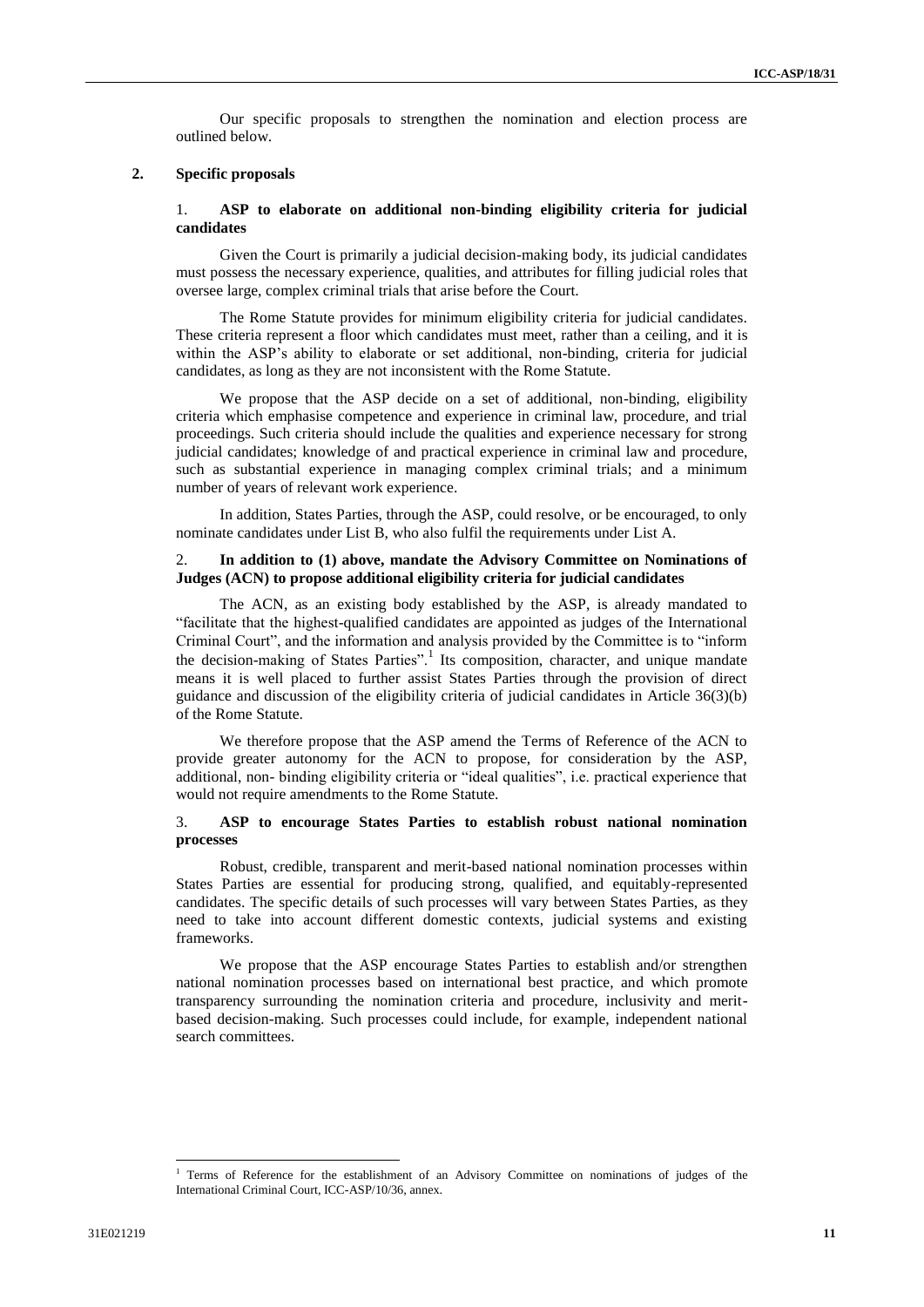#### 4. **Task the ACN to provide specific guidance and best practices on national nomination processes, with a view to assisting States Parties to strengthen their national nomination process**

In order to assist States Parties to establish national nomination processes based on international best practice, we propose that the ASP task the ACN to compile and provide guidance to States Parties on national nomination processes, including where available, examples of best practices.

We see this proposal as enabling the ACN to complement the ASP's direction in (3) above, by providing more detailed guidance and examples to assist States Parties to establish or amend their national nomination processes.

#### 5. **Strengthen the mandate of the ACN to play a greater role in the assessment of judicial candidates, once nominated.**

We consider it a priority to achieve a minimum threshold of suitably qualified candidates available for election, who have been independently assessed against the criteria and qualifications for judicial roles at the ICC.

To do this, we consider that the ASP should strengthen and empower the ACN to conduct more robust assessments of judicial candidates.

In this regard, the ACN's Terms of Reference should be amended:

(a) To enable the ACN to conduct, and ultimately provide to States Parties more detailed assessments of candidates against the criteria contained in the Rome Statute and the additional non-binding criteria decided by the ASP (see Proposal (1) above), including any additional criteria proposed by the ACN (see Proposal (2) above). In its assessments, the ACN should evaluate all relevant material (including a candidate's CV, previous published writing and opinions);

(b) To require that the ACN conduct face-to-face interviews with judicial candidates;

(c) To mandate the ACN to create a (non-binding) shortlist of nominees (rather than providing recommendations on such).

Such a process would bring some consistency between the judicial nominations procedure and that of the election procedure for the Prosecutor. It would also encourage States Parties to nominate credible candidates.

After this process, we suggest that open roundtables with the short listed candidates are convened for States, civil society, and the wider public, similar to ones hosted by the Coalition for the International Criminal Court (CICC) in 2017.

We remain open to discussing this proposal further. We are also open to an additional, confidential, and optional preliminary screening stage so that a State Party may withdraw a candidate where the ACN determines that candidate unsuitable for judicial election/appointment.

#### **3. Stand-alone ASP resolution**

Given this is a high priority issue, we consider that measures relating to the improvement of the nomination and election of judges should be agreed through a standalone resolution at this year's ASP.

A standalone resolution would reinforce the importance of nominating and electing high quality judges, highlight the ASP's interests and views on this issue, and reinforce the ASP's expectations to States Parties on nominating qualified candidates.

New Zealand remains committed to working with all delegations to achieve these outcomes.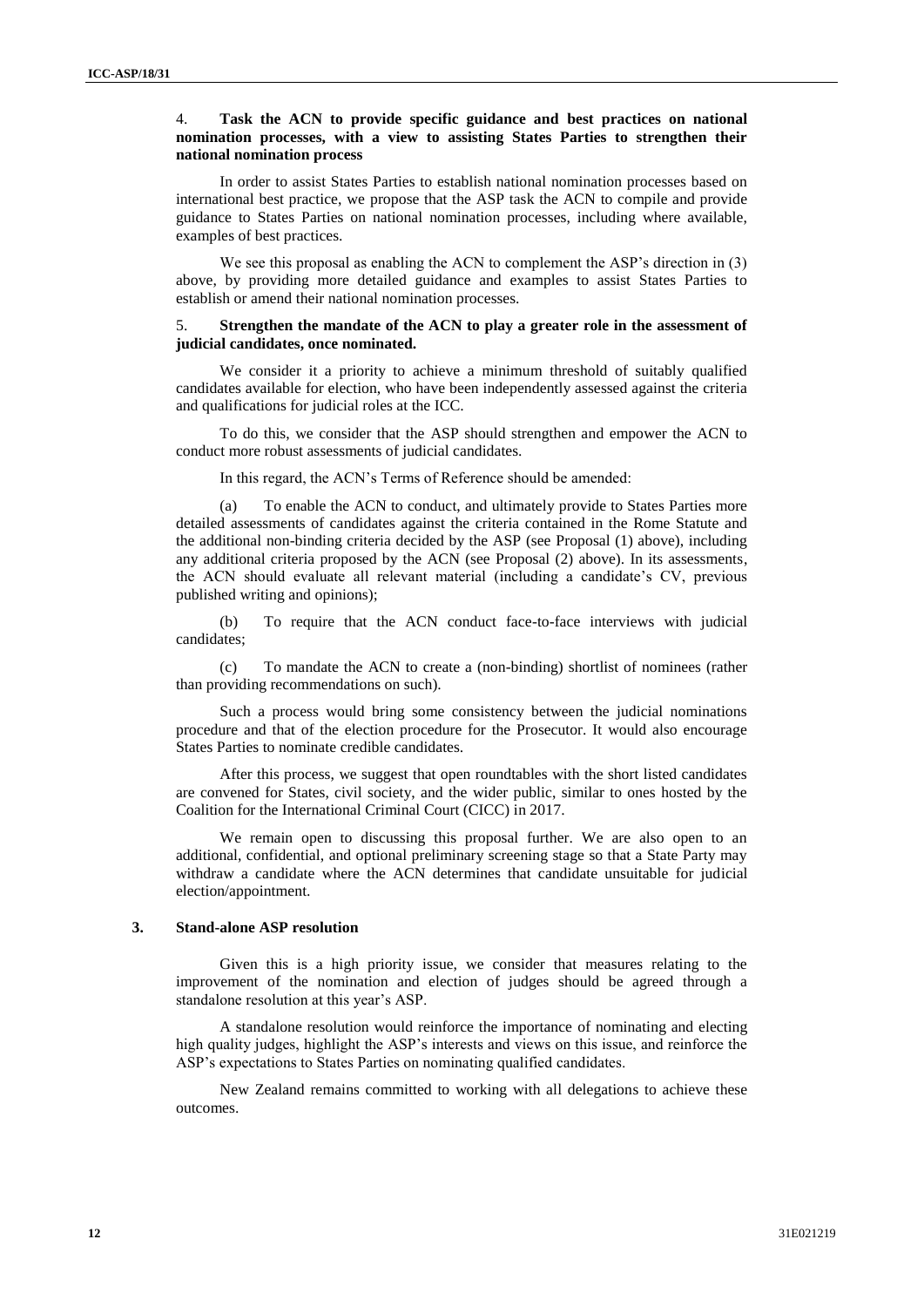| Proposal                                                  | Detail                                                                                                                                                                                                                   | Requirements                                                                               |
|-----------------------------------------------------------|--------------------------------------------------------------------------------------------------------------------------------------------------------------------------------------------------------------------------|--------------------------------------------------------------------------------------------|
| <b>Review</b><br>Eligibility<br><b>Requirements</b>       | Non-binding criteria could be included in an ASP resolution, providing<br>they do not conflict with the Rome Statute. For example:                                                                                       | Non-binding options<br>included in ASP<br>resolution.                                      |
|                                                           | Requirement of law degree.<br>$\overline{\phantom{0}}$                                                                                                                                                                   | <b>Review Minimum</b>                                                                      |
|                                                           | Minimum number of years of experience (e.g. 10 years for Counsel).<br>Encourage States to only nominate List B candidates with experience                                                                                | <b>Voting Requirements</b><br>(resolution on conduct<br>of judicial elections).            |
|                                                           | in criminal law and procedure (List A qualities).                                                                                                                                                                        |                                                                                            |
|                                                           | States Parties refrain from electing more than $x$ number of List B<br>candidates.                                                                                                                                       |                                                                                            |
|                                                           | Long-term reform proposal:                                                                                                                                                                                               | Statutory amendment.                                                                       |
|                                                           | Imposing more specific eligibility requirements in the Rome Statute.                                                                                                                                                     |                                                                                            |
|                                                           | Review the use of List B for election of judges.                                                                                                                                                                         |                                                                                            |
|                                                           | Removal of List A/List B and development of common criteria.                                                                                                                                                             |                                                                                            |
| <b>Strengthen</b><br><b>State</b><br><b>Nomination</b>    | Invite/encourage States to develop a thorough and independent national<br>process for selection and nomination of candidates, drawing on best<br>international practice. This could include:                             | Non-binding options<br>included in an ASP<br>resolution.                                   |
| <b>Process</b>                                            | Public and open call for candidates who fulfil the criteria.<br>$\overline{\phantom{0}}$                                                                                                                                 |                                                                                            |
|                                                           | Pre-established merit-based criteria for selecting candidates.                                                                                                                                                           |                                                                                            |
|                                                           | Use of independent assessment body to vet/evaluate candidates<br>(government, judicial and professional representatives).                                                                                                |                                                                                            |
|                                                           | Develop national legal framework/set of fixed rules for nominating<br>judges to the ICC.                                                                                                                                 |                                                                                            |
| <b>Empower</b> the<br><b>Advisory</b><br><b>Committee</b> | Increased role and responsibility for the ACN, to empower the ACN to<br>provide rigorous assessments of candidates through adopting non-<br>binding criteria.                                                            | Amendment of ASP<br>resolution and Terms<br>of Reference governing                         |
| on<br><b>Nominations</b>                                  | ACN mandated to assess, and make findings and recommendations<br>on, the rigour of domestic nomination processes (to increase pressure<br>on States to reform their processes).                                          | ACN.<br>(Would probably<br>require transitional<br>arrangements for<br>elections in 2020). |
|                                                           | ACN able to request States to provide further information about<br>$\overline{\phantom{m}}$<br>candidates (e.g. relevant information to assess "high moral character"<br>requirement).                                   |                                                                                            |
|                                                           | ACN establish a more definitive framework for evaluating and<br>qualifying candidates, using more expansive categories than currently<br>utilised to give States parties a more qualitative assessment of<br>candidates. |                                                                                            |
|                                                           | ACN able to turn away candidates that do not meet criteria/have not<br>had meaningful domestic evaluation.                                                                                                               |                                                                                            |
|                                                           | Introduce limits on the number of previous ICC judges and<br>government officials sitting on ACN.                                                                                                                        |                                                                                            |
|                                                           | ACN issue their report on candidates earlier to have more influence<br>on the process.                                                                                                                                   |                                                                                            |
|                                                           | Long-term reform proposal: creation of a judicial appointment<br>commission.                                                                                                                                             | Statutory amendment.                                                                       |
| <b>Nomination</b><br><b>Period</b>                        | Extend/bring forward nomination period to allow ACN process to take<br>place earlier.                                                                                                                                    |                                                                                            |
| <b>Best Practice</b>                                      | Pledge by States to vote strictly based on merit or statement in resolution<br>encouraging States to elect candidates based strictly on merit, and refrain<br>from vote trading.                                         | Statement could be<br>included in an ASP<br>resolution.                                    |
|                                                           |                                                                                                                                                                                                                          |                                                                                            |

# **D. United Kingdom**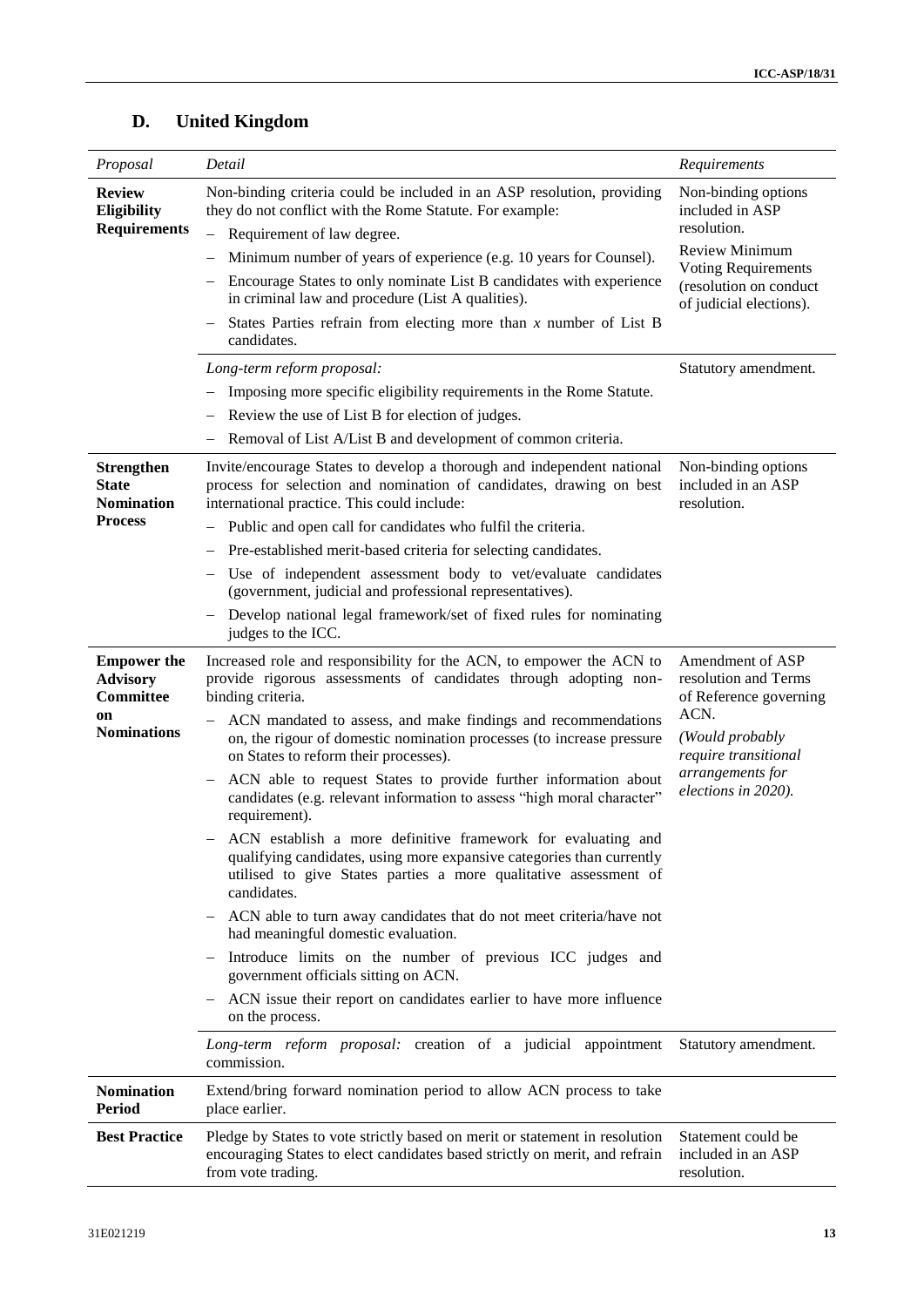## **Annex II**

# **[Draft] Resolution on the review of the procedure for the nomination and election of judges**

#### *The Assembly of States Parties,*

PP1. *Bearing* in mind the provisions of the Rome Statute of the International Criminal Court ("the Court"),

PP2. *Emphasizing* that the Court is a permanent international criminal court with the power to exercise its jurisdiction under the Rome Statute over persons for the most serious crimes of concern to the international community as a whole, and as such it must ensure that it maintains the highest standards in its proceedings,

PP3. *Welcoming* the contribution the Court has made to accountability and lasting respect for international justice, and *determined* to continue efforts to strengthen the Court and assist the effective exercise of its mandate,

PP4. *Recalling* that in its resolution ICC-ASP/1/Res.3 the Assembly agreed that it would review the procedure for the election of judges on the occasion of future elections with a view to making any improvements as may be necessary,

PP5. *Affirming* that it is the responsibility of States Parties to nominate and elect judicial candidates in accordance with article 36 of the Rome Statute,

PP6. *Recognizing* the need to amend the terms of reference for the establishment of an Advisory Committee on Nominations of Judges of the International Criminal Court in accordance with article 36 of the Rome Statute,

PP7. *Emphasizing* the importance of equitable geographical representation and gender balance in the organs of the Court,

1. *Stresses* the importance of nominating and electing as judges, qualified, competent and experienced persons of the highest quality and of high moral character, impartiality and integrity who possess the qualifications required in their respective States for appointment to the highest judicial offices, in accordance with article 36 of the Rome Statute, and *decides* to strengthen the Advisory Committee on Nominations of Judges, so that it can further assist States Parties to that end

2. *Reaffirms the need for* States Parties to assess the competencies of candidates in accordance with article 36, paragraph 3 of the Rome Statute;

3. *Requests* the Advisory Committee on Nominations of Judges to provide information and analysis to States Parties on assessing the qualities of candidates in accordance with article 36(3)(b), in advance of the nineteenth session of the Assembly;

4. *Recalls* that, under article 36(4)(a) of the Statute, nominations of candidates for election to the Court may be made by any State Party to the Statute, and shall be made either by the procedure for the nomination of candidates for appointment to the highest judicial offices in the State in question, or by the procedure provided for the nomination of candidates for the International Court of Justice in the Statute of that Court, and in this regard, *stresses* the need for States Parties to be consistent with their obligations under the Rome Statute;

5. *Encourages* States Parties to also take into account good practices at the national and international levels when conducting their national procedures for the nomination of candidates to the Court;

6. *Encourages* States Parties to submit information and commentary on their own existing or prospective nomination and selection procedures to the Secretariat of the Assembly, and requests the Secretariat to make those submissions available to the Advisory Committee on Nominations of Judges, and further requests the Secretariat to make those submissions publicly available where the submitting State Party has not objected to this;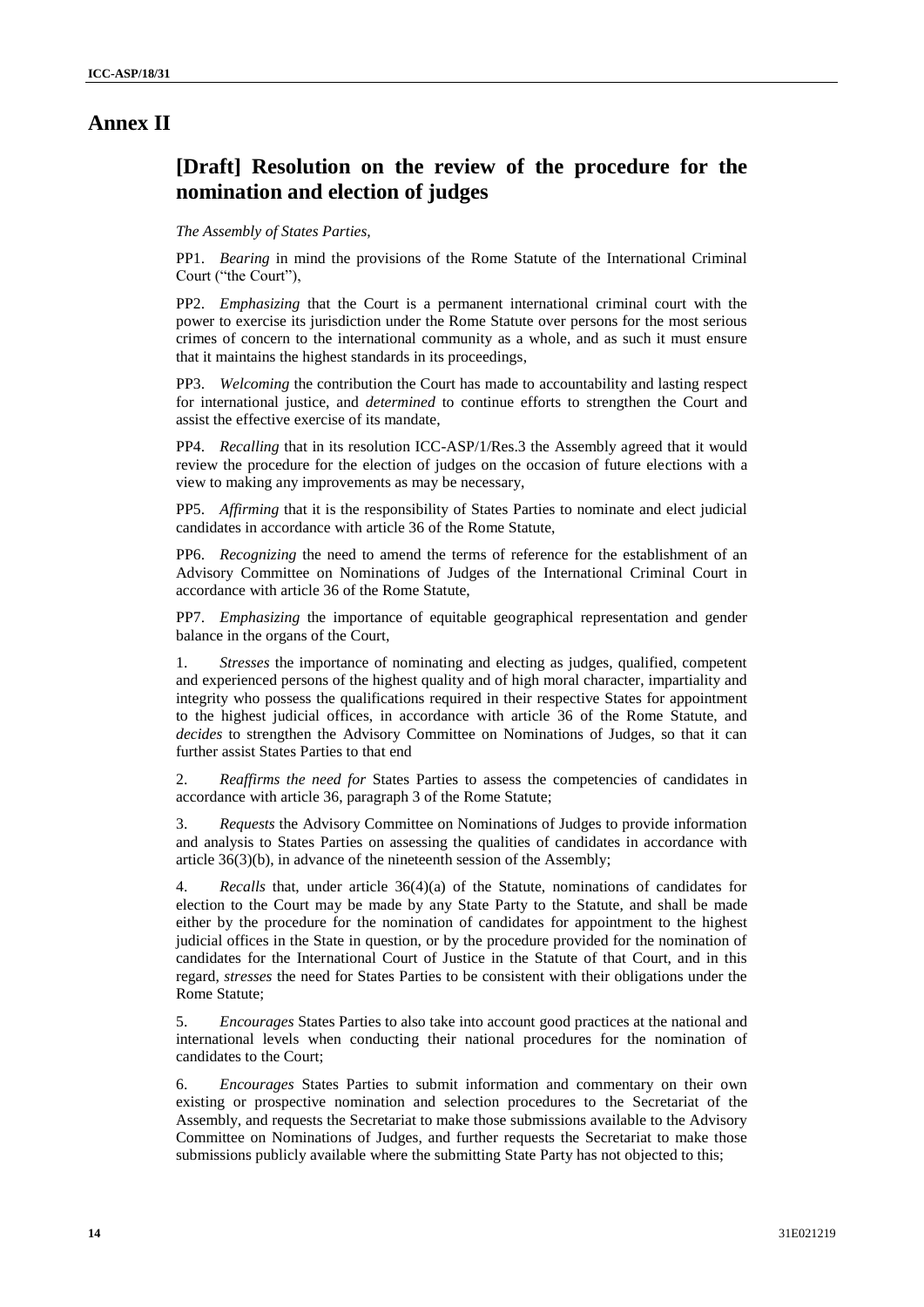7. *Requests* the Advisory Committee on Nominations of Judges, in consultation with States and other relevant stakeholders, to prepare and present at the earliest possible date, but no later than the twentieth session of the Assembly of States Parties, a compendium of submissions from States Parties, and to prepare a reference document for States Parties to use on an optional basis, which includes practices that could be taken into account when States Parties are establishing or utilizing national nomination procedures;

8. *Notes with appreciation* the work of the Advisory Committee on Nomination of Judges, and *recalls* that information and analysis presented by the Committee is to inform the decision-making of States Parties and enhance their evaluation of candidates, and is not in any way binding on them or on the Assembly of States Parties;

9. *Recalls* that States Parties should exercise their votes in accordance with Article 36;

10. *Encourages* States Parties to refrain from the trading of votes;

11. *Encourages* candidates to deepen their knowledge of the Rome Statute and *welcomes* efforts undertaken by candidates, including relevant training, as appropriate;

12. *Decides* to adopt the amendments to the procedure for the nomination and election *of* judges, and the amendments to the Terms of Reference of the Advisory Committee on Nominations of Judges, contained in appendixes I and II, respectively, to the present resolution.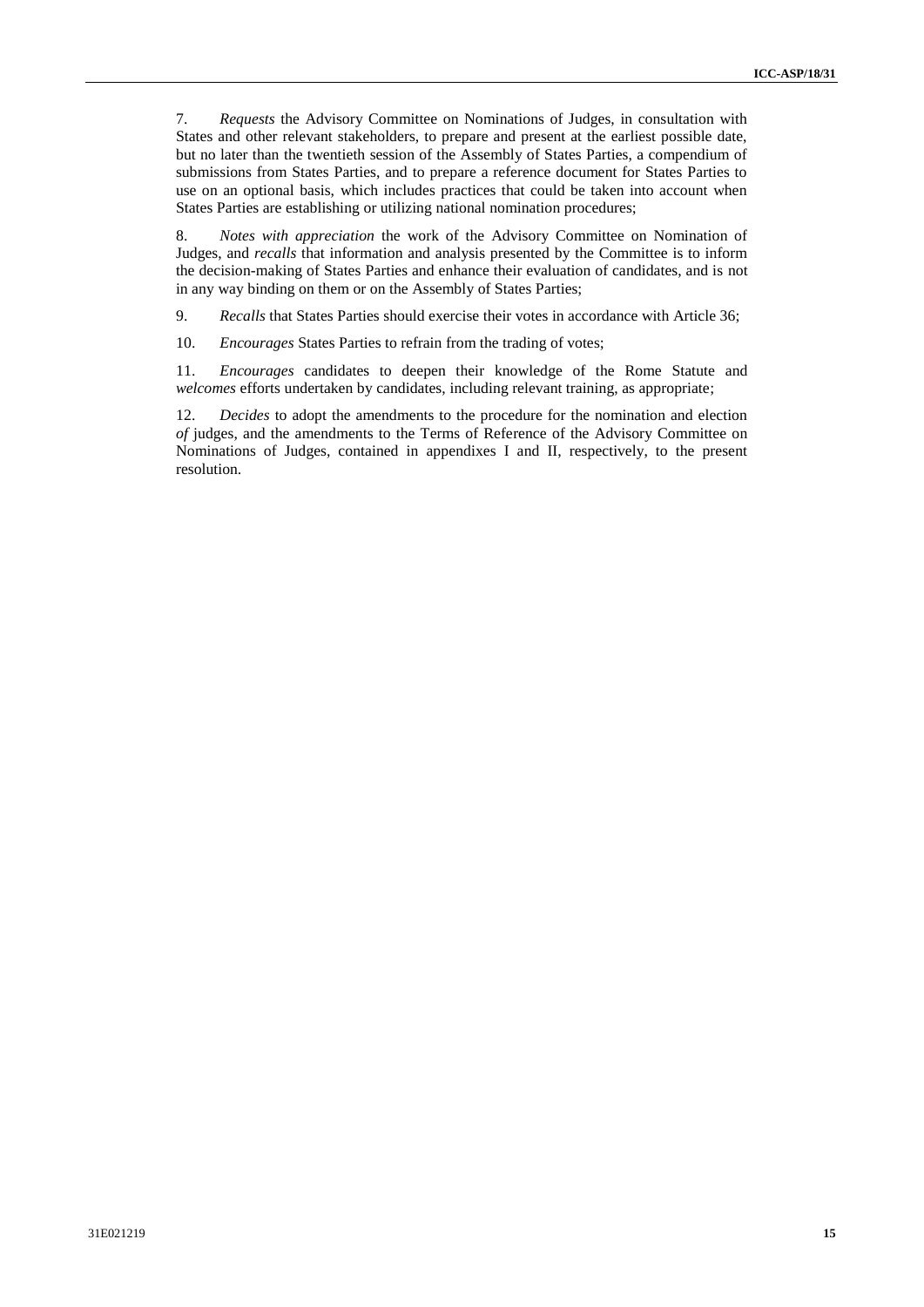# **Appendix I**

# **Draft amendments to the resolution ICC-ASP/3/Res.6, regarding the procedure for the nomination and election of judges**

## **A. Paragraph 3**

Delete the phrase "shall open 32 weeks before the elections" so that it reads: "The nomination period shall open on the first Monday of the calendar year when an election should take place, and shall last 12 weeks. Any extension of the nomination period shall take into account the need for the Advisory Committee on Nominations of Judges to produce its report at least 16 weeks before the elections."

### **B. Insert the following as a new paragraph 12** *ter*

Once the Advisory Committee on Nominations has made its assessments of candidates, and as early as possible prior to elections, the Bureau will facilitate public roundtable discussions to be held with all candidates. The roundtable discussions shall be open to States Parties and other relevant stakeholders, and conducted in both working languages of the Court. Candidates shall participate in either of the working languages of the Court and may participate by videoconference. The roundtable discussions shall be recorded on video to be made available on the ASP's website. The remaining modalities for the roundtable discussions will be determined by the New York Working Group.

### **C. Insert the following as a new paragraph 12** *bis*

All nominated candidates shall be available for interviews, including by videoconference or similar means, before the Advisory Committee on Nominations. Nominating States should endeavor to ensure that candidates make themselves available for interviews before the Advisory Committee on Nominations.

## **D. Insert the following as a new paragraph 6 (f)**

Indicating whether the nomination is made under article 36, paragraph  $4(a)(i)$  or paragraph  $4(a)(ii)$ , and specifying in the necessary detail the elements of that procedure.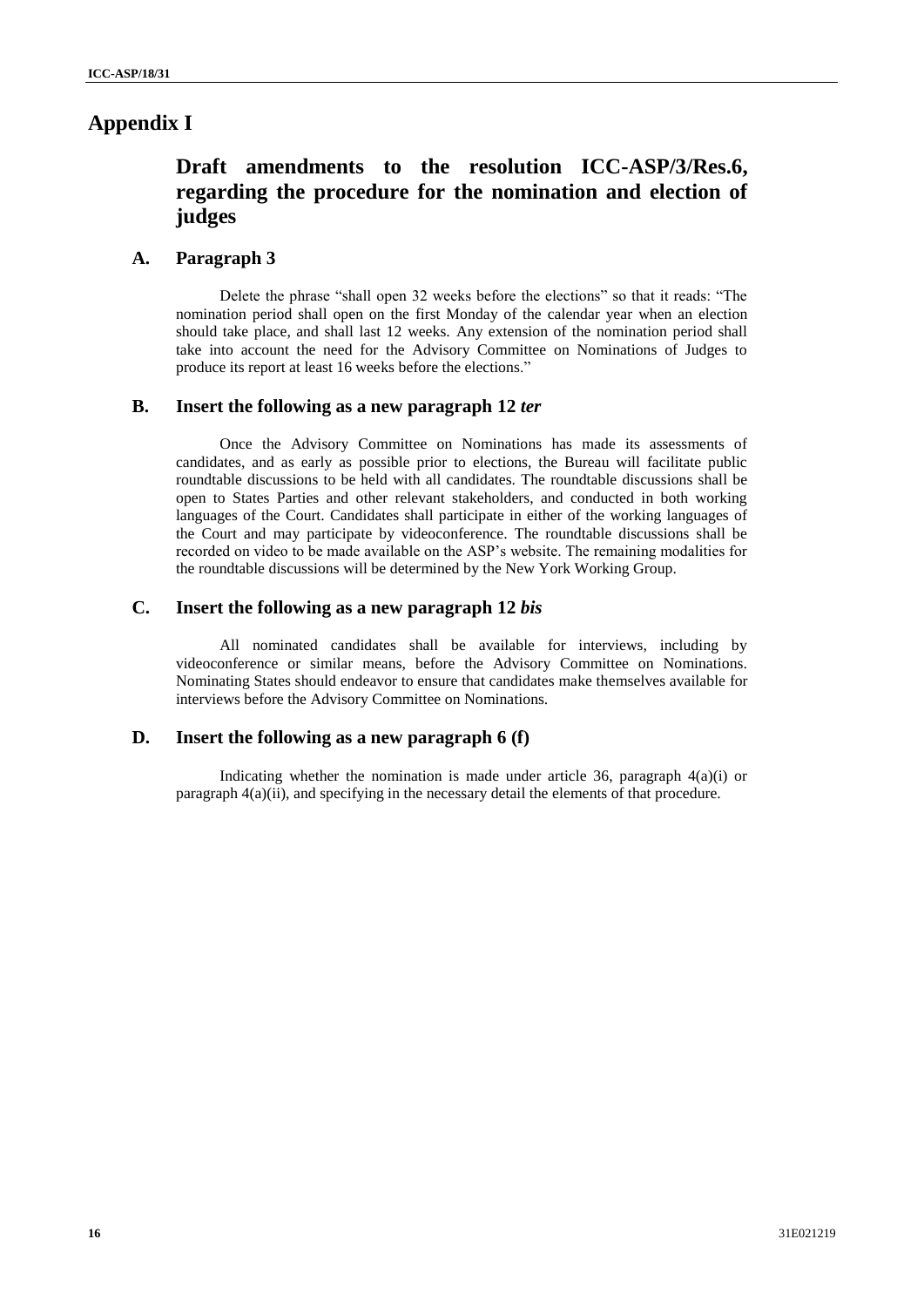## **Appendix II**

# **Draft amendments to the terms of reference of the Advisory Committee on Nominations, contained in the annex to document ICC-ASP/10/36**

#### **A. Paragraph 3**

At the end of paragraph 3 insert: "any member who is a national of a State Party shall not participate in the assessment of candidates nominated by that State Party"

### **B. Insert the following as a new paragraph 5** *bis*

To that effect, the Committee shall:

(a) develop a common questionnaire for all nominees that asks them to explain: i) their experience in managing complex criminal proceedings; ii) their experience in public international law; iii) specific experience in gender and children matters; iv) track record of impartiality and integrity; and v) fluency in one of the working languages of the Court, and provide all nominees the option to make their answers to the questionnaire public.

(b) ask nominees to demonstrate their legal knowledge by presenting relevant evidence;

(c) check candidates' references and any other information publicly available;

(d) create a standard declaration for all candidates to sign that clarifies whether they are aware of any allegations of misconduct, including sexual harassment, made against them;

(e) assess practical skills such as the ability to work collegially; knowledge of different legal systems; and exposure to and understanding of regional and sub-regional political, social, and cultural environments;

**(f)** document the national-level nomination processes in the nominating State Parties; and

(g) report on the above aspects.

### **C. Insert the following as a new paragraph 8** *bis***:**

The Committee shall also, upon request by a State Party, provide a confidential, provisional assessment of the suitability of a potential candidate of that State Party. Such a provisional assessment shall be based solely on information submitted to the Committee by the State Party concerned, and shall not require the Committee to communicate with the potential candidate. A request for a provisional assessment of a potential candidate shall be without prejudice to the decision of the State Party to nominate or not nominate that potential candidate. Any provisional assessment shall also be without prejudice to the evaluation of that individual by the Committee, should they be nominated by a State Party. The number of ACN members responsible for conducting a provisional assessment of a potential candidate shall be limited to 3. In the case of a candidate being nominated by a State Party after a provisional assessment, the ACN members that conducted the provisional assessment of the candidate shall recuse themselves from the formal evaluation of that candidate.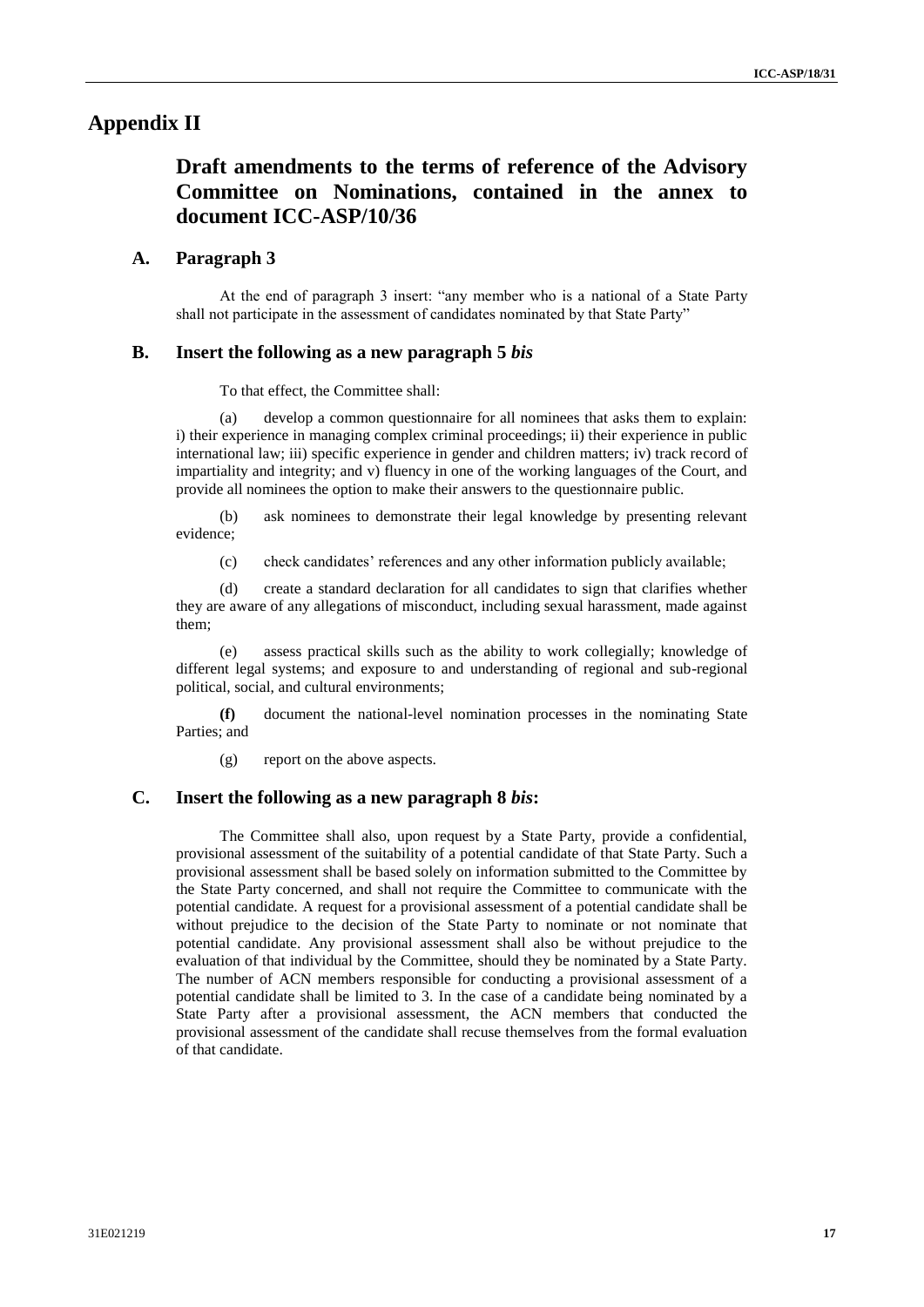## **D. Insert the following as a new paragraph 10** *bis***:**

Once the Committee has completed its work, it shall prepare a thorough and detailed report, of a technical character, that will include for each candidate:

(a) information collected in accordance with paragraph 5 *bis*;

(b) qualitative evaluation, information, and analysis, strictly on the suitability or unsuitability of each candidate for a judicial role in light of the requirements of article 36, including detailed reasons for the Committee's evaluation; and

(c) indication of the national nomination procedure used, including if it was followed in each specific case;

## **E. Amend para 11:**

The report of the Committee shall be made available to States Parties and observers by submission to the Bureau, at least 16 weeks before the elections for thorough subsequent consideration by the Assembly of States Parties.

### **F. Insert as new para 10ter**

The Committee may request States to provide further information about candidates that it requires to consider and evaluate the candidate's suitability as a judicial appointee.